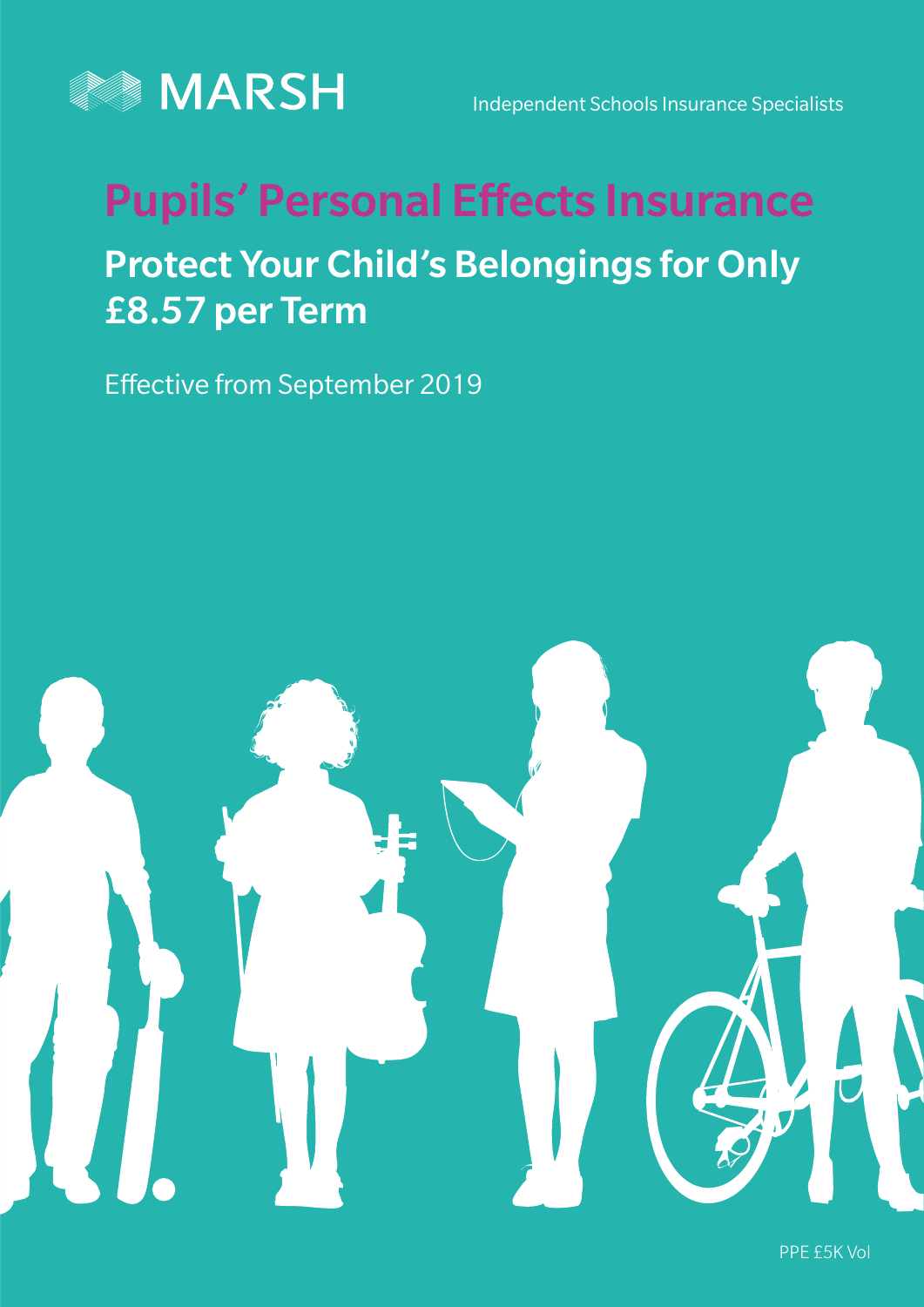# **PUPILS' PERSONAL EFFECTS INSURANCE**

### **Perfect for those children with "butterfingers" and absent minds**

Has your child ever lost or damaged any of their belongings? Misplaced a musical instrument? Had a cycle stolen? With personal effects insurance, you can relax; knowing insurance is in place.

As a parent, you want to see your child equipped with everything they need to make school life a happy experience. However, what happens when items of clothing, a laptop, musical instrument or sports kit gets lost, damaged or stolen?

The good news is your school has a group insurance policy in place to provide cover for all these eventualities. For only £8.57 a term your child's possessions are protected – including:

- Protection for all sorts of personal property; from blazers to bassoons, cameras to cricket bats, and watches to windsurfers.
- Items are covered 24/7 during term time.
- Possessions are protected during the journey to and from school.
- Worldwide protection for any overseas pupils while travelling directly to and from the school at the beginning and end of term.
- Your child's property is also covered when they are on an official school trip in the UK or abroad.
- Property secured on school premises outside of term time is also insured.

With a small excess of only £25 you can take the worry and cost out of replacing these important belongings by joining the Pupils' Personal Effects (PPE) insurance scheme today.

# **WHAT THE POLICY COVERS**

The limits of our Pupils' Personal Effects policy are as follows:

- Total sum insured any one loss £5,000.
- y Single items up to £2,000.
- Bicycle limit of £350.
- **•** Watches and individual items of jewellery £500.

For full insurance policy details, please visit uk.marsh.com/PPE5000.

# **ABOUT MARSH**

Marsh is one of the world's leading risk and insurance advisory specialists and a specialist insurance broker in the UK education market. Our pupil insurance products currently protect nearly 800 independent schools and 300,000 independent school pupils.

# **FOR FURTHER INFORMATION**

- $\mathbf{R}$  +44(0)1444 335174
- $\boxtimes$  termly.schemes@marsh.com
- $\sqrt{2}$  uk marsh com/PPF5000

#### Claims:

- $\bullet$  +44(0) 1444 335173
- $\boxtimes$  schemes.claims@marsh.com

Marsh Ltd, Education Practice, Capital House, 1-5 Perrymount Road, Haywards Heath, West Sussex RH16 3SY

Please retain this document and the enclosed *Insurance Product Information Document (IPID), Questions and Answers and Pupils' Notice* as it provides important policy and contact details.

Premium quoted includes Insurance Premium Tax.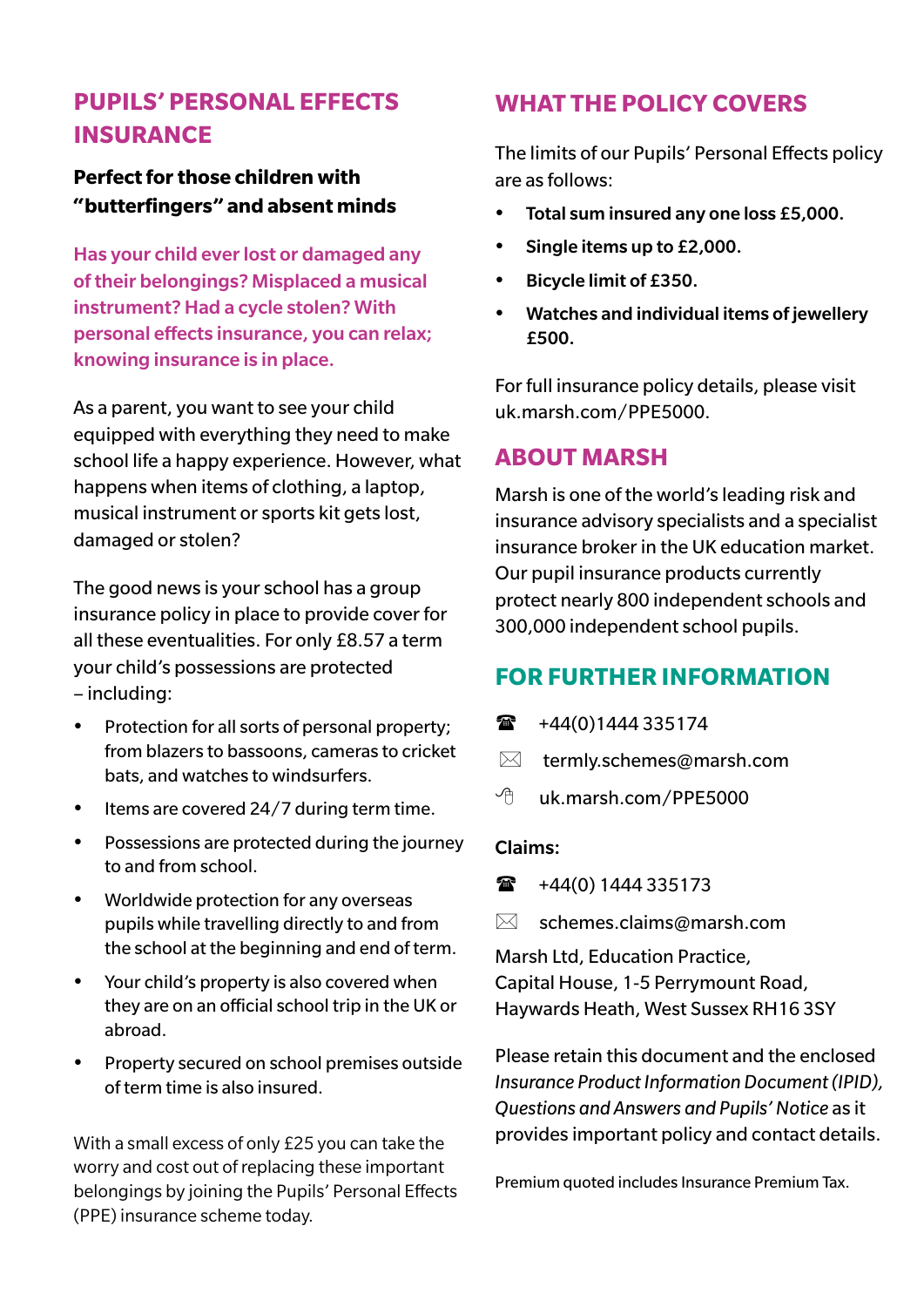## **DATA PROTECTION**

If you apply for a pupils' personal effects insurance scheme, we will collect information about you, your children, and any appointed guardian. As well as collecting information from you, or your child, we may also collect information from your child's school or insurer(s).

The enclosed Questions and Answers document provides details on how we use personal data provided under this scheme, including who it is shared with and how we protect it as well as details on the rights you, and anyone whose personal data you provide, have in relation to our use of personal data.

More information about how we use personal data can be found in the Marsh Privacy Policy at www.marsh.com/uk/privacy-notice.html.

If you intend to provide us with personal information which relates to a pupil, please provide that pupil with the enclosed "Pupils' Privacy Notice", which has been specifically designed for children.

# **SIGN UP TODAY**

To protect your child's belongings by joining the PPE scheme simply complete the details below and return this page to the school as soon as possible. If you are filling in the digital form, you can type directly into the form, save as a PDF, and email it back to the school. The premium will be included in your termly account.

#### Please complete in BLOCK capitals

Name of fee payer:

NIGEL HILLIER

Name of school:

THE ORATORY SCHOOL

Name of pupil 1:

DANIEL HILLIER

Name of pupil 2:

Date:

28 JUNE 2019

Sianed:

 $Nigel$  Hillier Digitally signed by Nigel Hillier

+01'00'

**I wish to be included in the school's Pupils' Personal Effects insurance scheme. I declare that I have read and accept the terms and conditions of the scheme as outlined in this document and the enclosed Questions and Answers document.** 

For full insurance policy details, please visit uk.marsh.com/PPE5000. Please note, paper copies are available from the school on request.